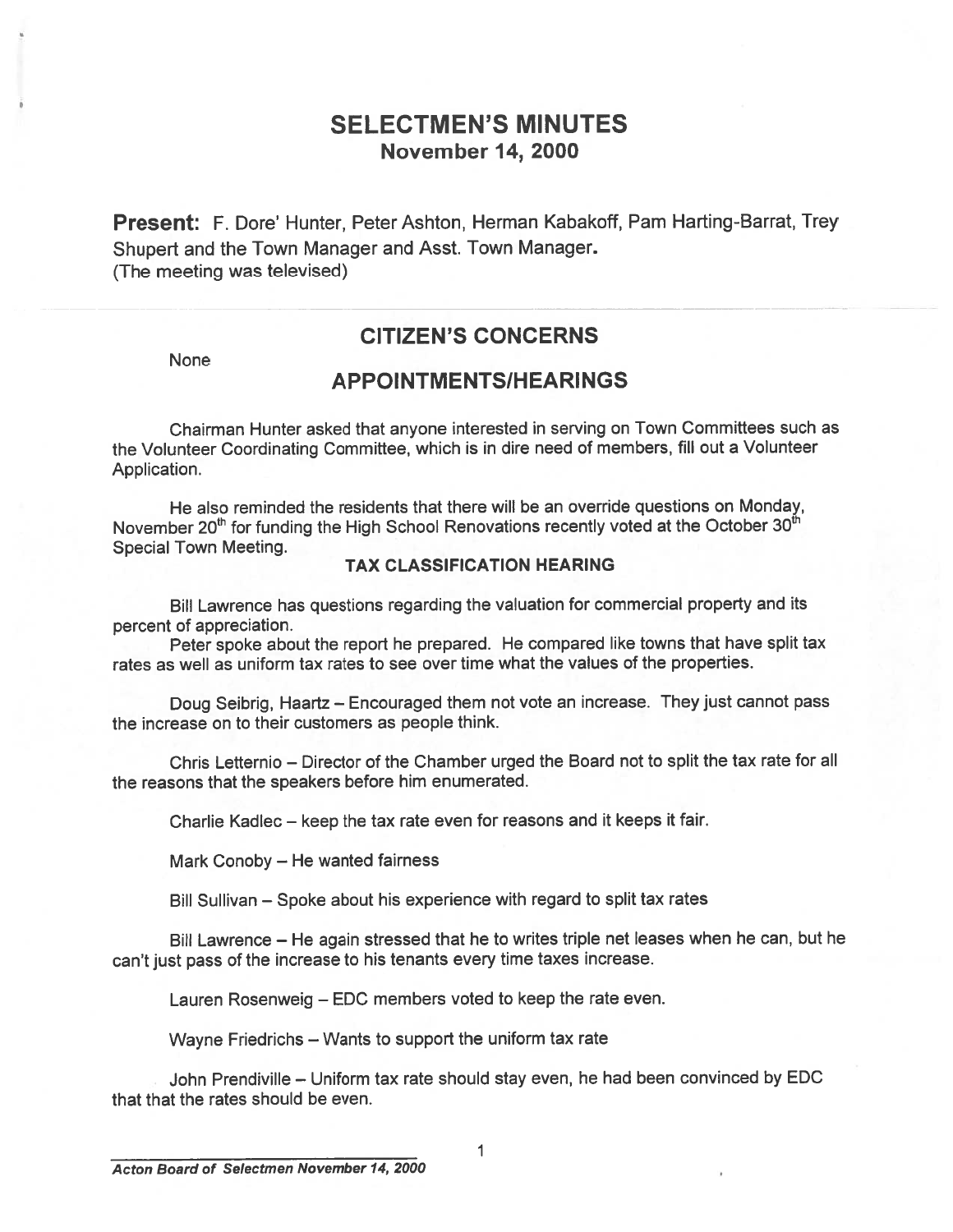Nancy Tavernier — She supports <sup>a</sup> split tax and urge<sup>d</sup> the Board to resume <sup>a</sup> split.

PETER ASHTON – Moved to adjourn the meeting until December  $5<sup>th</sup>$  at 8:00 P.M. PAM HARTING-BARRAT — Second. UNANIMOUS VOTE.

## SELECTMEN'S BUSINESS

OTHER BUSINESS None

### **CONSENT**

PETER ASHTON — Moved to accep<sup>t</sup> the Consent. TREY SHUPERT — Second. UNANIMOUS VOTE

#### TOWN MANAGER'S REPORT

None

**EXECUTIVE SESSIA** 

Date

 $I_2/5/90$ 

Hluper 1

Christine Joyce Recording Clerk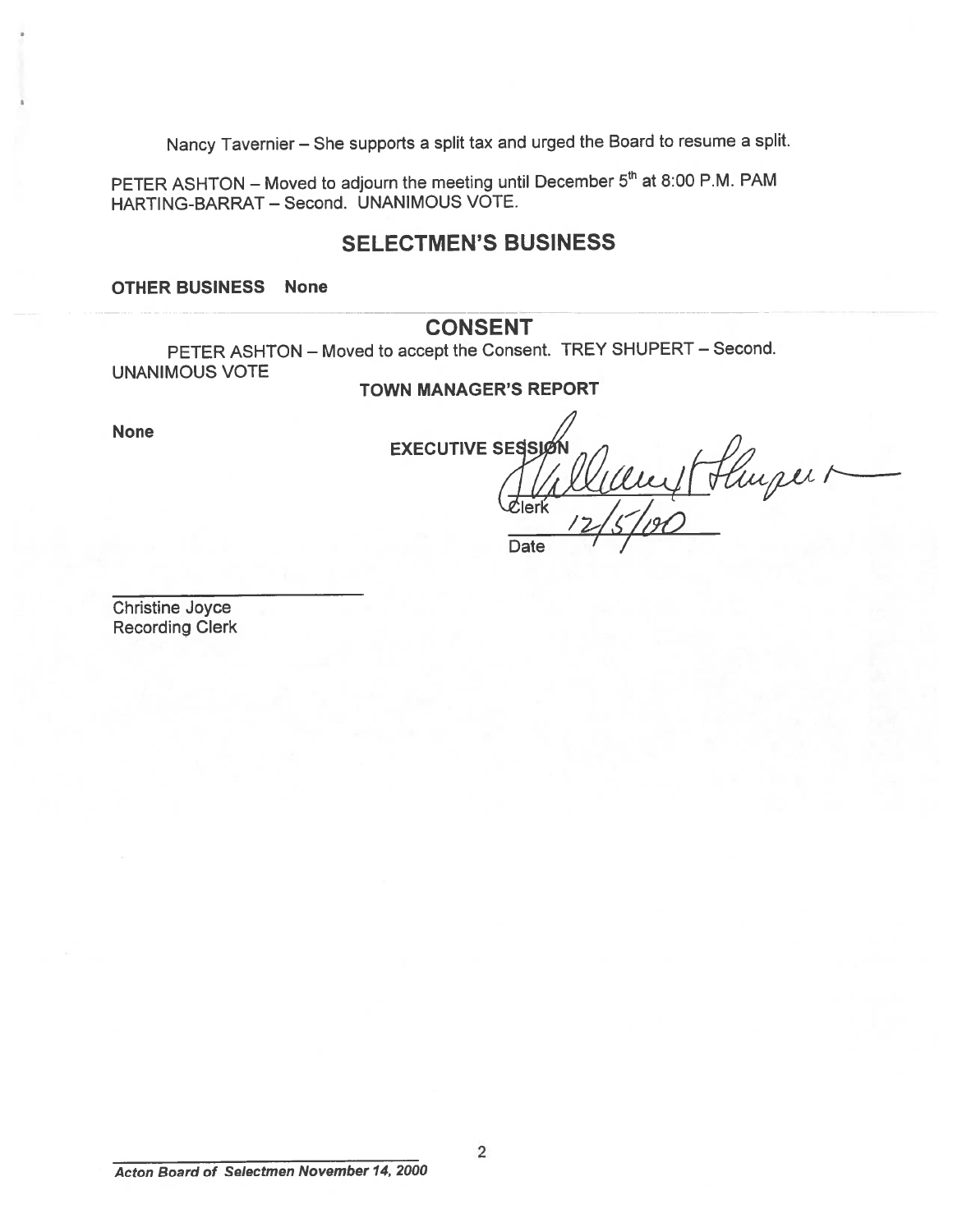November 9, 2000

TO: Board of Selectmen

FROM: F. Dore' Hunter, Chairman

SUBJECT: Selectmen's Report

# AGENDA November 14, 2000

## 7:30. in Room 204

### I. CITIZEN'S CONCERNS

### II. PUBLIC HEARINGS & APPOINTMENTS

1. 7:35 TAX CLASSIFICATION HEARING — Enclosed please find materials in the subject regard.

#### III. SELECTMEN'S BUSINESS

2. OTHER BUSINESS

#### IV CONSENT AGENDA

3. ACCEPT MINUTES — Enclosed please find the minutes of October 24, 2000 for approval.

### V. TOWN MANAGER'S REPORT

### VI. EXECUTIVE SESSION

#### ADDITIONAL INFORMATION

Enclosed <sup>p</sup>lease find additional correspondence that is strictly informational and requires no Board action.

#### FUTURE AGENDAS

To facilitate scheduling for interested parties, the following items are scheduled for discussion on future agendas. This IS NOT <sup>a</sup> complete Agenda.

Nov. 21- Brook Side continuance Dec. 5 Dec. 19 Jan 8 Special Town Meeting Jan 9 if SIM continues Jan 23- HDC Bylaw Review Proposed Amendments